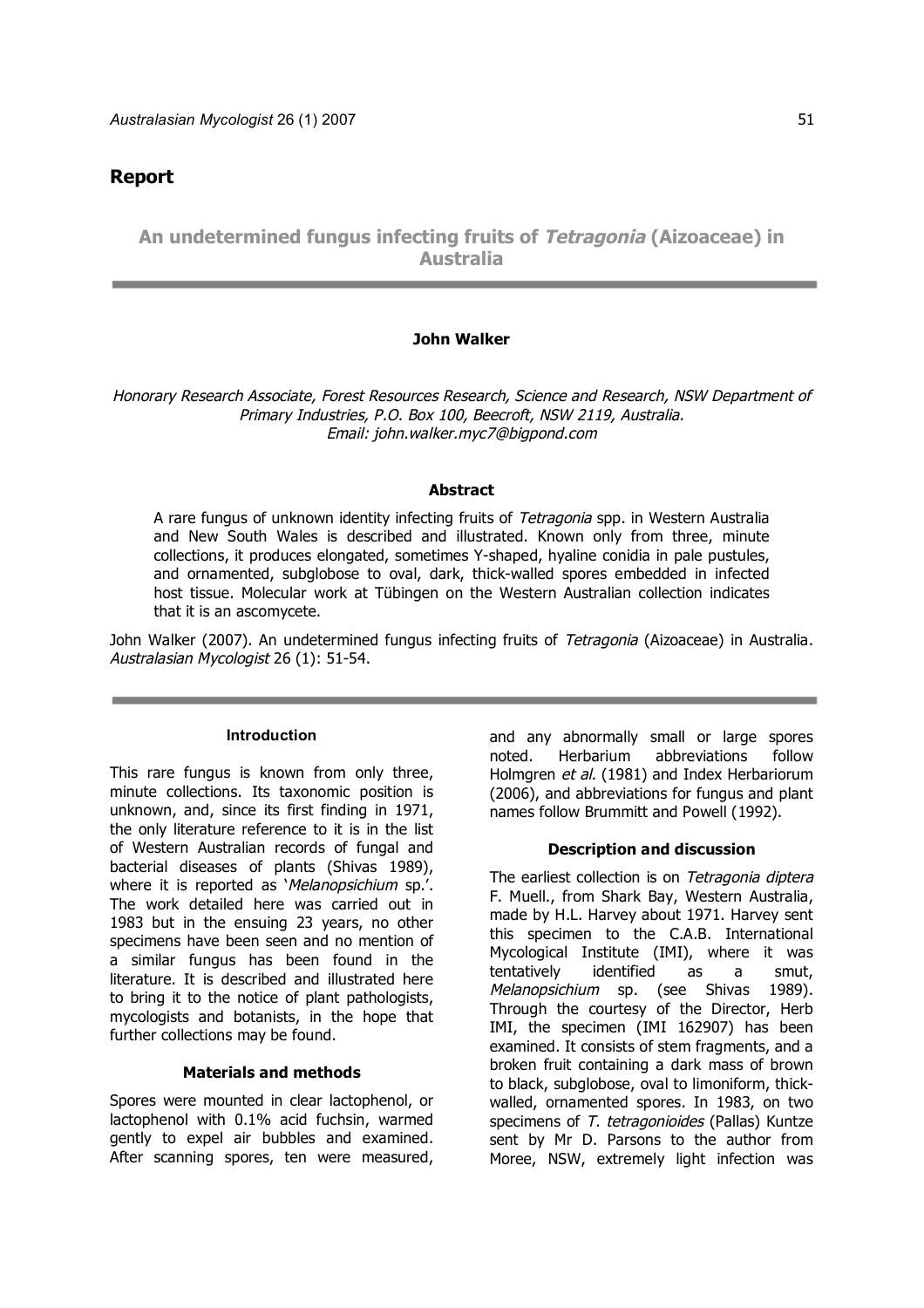

**Figure 1**. Fruit of *T. tetragonioides* from DAR 33869a showing two pale blisters on the upper left, the lower with a darker central patch containing dark spores. Bar: 2 mm.

found on a few fruits (Fig. 1) and on neighbouring stem and leaf tissue. Small, white to creamy-white, embedded blisters 1–3 mm across contained hyaline, cylindrical or Yshaped, conidium-like bodies. Amongst these and in adjacent host tissue, dark spores were present, identical to those seen in the Shark Bay specimen. Germination of conidia and spores placed on agar plates was not observed. The Western Australian specimen appears more mature than those from NSW. No similar fungus recorded from Tetragonia is known. It is described and illustrated here from the available collections.

Pustules very few, creamy white, embedded in tissues of fruit calyx remnants (Fig. 1), rarely stem and leaves, not erumpent, 3–3.5 mm diam., containing hyaline hyphae and conidia, and darker subglobose to oval bodies mixed with conidia and in adjacent host tissue. Conidia (Fig. 2C) cylindrical to obclavate, tapering to apex, sometimes Y-shaped, straight to slightly sinuous, unicellular or rarely



**Figure 2.** *Tetragonia* fungus DAR 33869a (A) Two spores showing irregular and regular reticulate patterns. (B) Spore in median longitudinal section showing thick wall with radial striations, small pore through wall at base (arrow), with torn fragment of mother hypha at top and indistinct pore. (C) Six conidia, straight and Y-forms, from sori, one with two transverse septa. Bar: 10 µm.

with  $1$  (-2) transverse septa,  $11-33 \times 4-6$  µm when unicellular, to 45 um long when septate, with a small refringent basal hilum. Spores (Figs 2A, B, 3, 4) in host tissue associated with conidial pustules, subglobose to broadly oval, some approaching limoniform, golden brown, 24–33 x 23–28 µm, wall complex, apparently double, 3.5–6 µm thick, ornamented with a regular or broken reticulum showing numerous fine radial lines. At one or both ends of the spore, a broken fragment of hypha remains, with a fine pore penetrating the spore wall (Fig. 2B). Chlamydospores (perhaps immature spores) few, mixed with spores, subglobose, oval to ovoid, brown to dark brown, to 15 µm diam. or up to 20  $\times$  14  $\mu$ m, with a thin, smooth wall. Germination of conidia, spores and chlamydospores was not seen, either in specimens or when they were placed on Potato Dextrose Agar (PDA) plates.

Under the light microscope, the reticulate ornamentation of spores appears to be inside the thickened wall, with raised dissepiments of the inner wall forming the fine radial striae seen in equatorial view (Figs 2A, B). SEM and TEM studies are necessary to understand the precise nature of this ornamentation.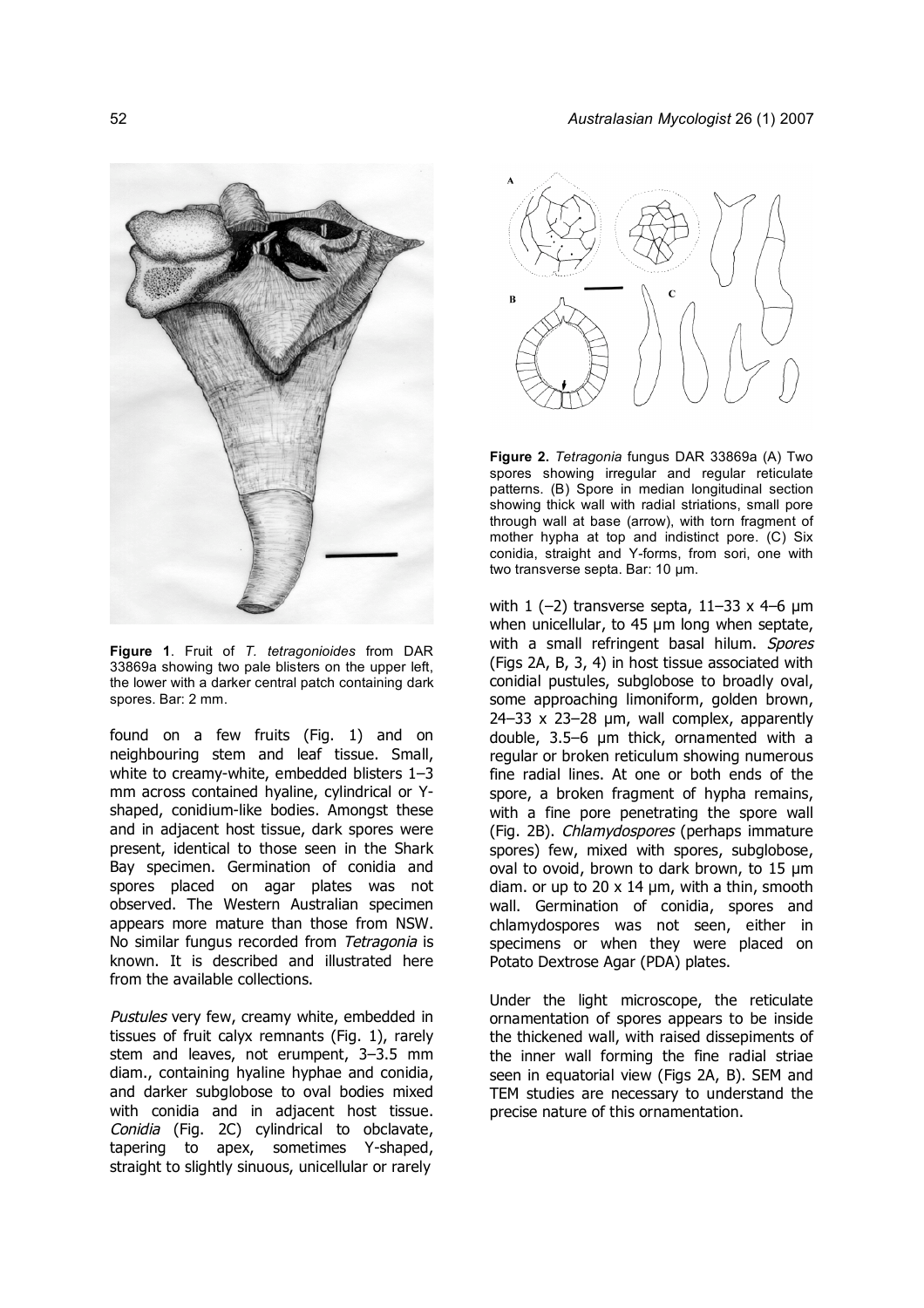

**Figure 3.** Three spores in surface view, showing variation in spore shape and irregularly reticulate ornamentation. DAR 33869a. Bar: 10 µm.

What may be this fungus was isolated in culture on PDA by plating plant tissue pieces containing both conidia and spores from DAR 33869a. Colonies were white at first, soon darkening to brown, with radial folds and a slightly raised convoluted heap at the centre. The surface was covered with a moist mat of repent hyphae but no aerial mycelium. The reverse was dark brown, and a brown pigment diffused into the agar. Diameter growth was 20–24 mm in 21 days at 25ºC. Smooth-walled, brown, oval to cylindrical, terminal and intercalary chlamydospores were produced on hyphae in the agar. They were more variable



**Figure 4.** Three spores in equatorial view. Thick walls show fine, radial striae (arrow). DAR 33869a. Bar: 10 µm.

in size and shape that the bodies called chlamydospores in sori, and were often delimited from the parent hyphae by several transverse septa. In cultures eight weeks old, small patches of yellow crystals had developed on the colony surface.

At first, I suspected that this fungus might be a smut. Its Y-shaped, hyaline conidia and dark, thick-walled, ornamented spores reminded me of the smut Tilletia ayresii Berk., an ovary smut of *Panicum* spp. and the type species of the genus Conidiosporomyces (see Vánky 2002). However, as pointed out to me by Dr K.